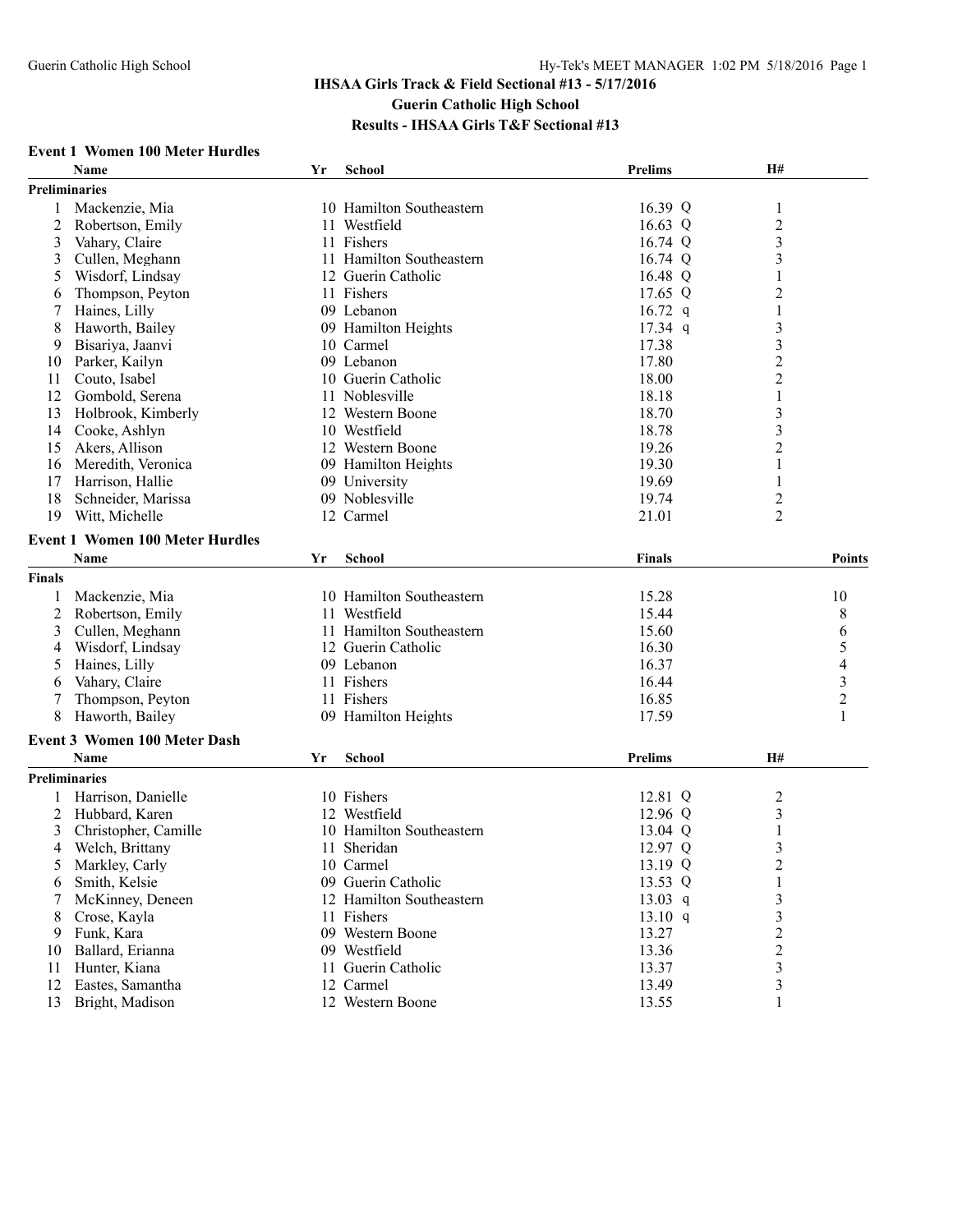|               | Preliminaries  (Event 3 Women 100 Meter Dash) |    |                          |                |                  |                         |
|---------------|-----------------------------------------------|----|--------------------------|----------------|------------------|-------------------------|
|               | Name                                          | Yr | School                   | <b>Prelims</b> | H#               |                         |
| 14            | Myers, Taylor                                 |    | 11 Lebanon               | 13.61          | $\,1$            |                         |
| 15            | Witt, Alyssa                                  |    | 12 Lebanon               | 13.65          | $\boldsymbol{2}$ |                         |
| 16            | Gyan, Simone                                  |    | 12 Noblesville           | 13.69          | 2                |                         |
| 17            | Rivera hernandez, Primavera                   |    | 12 Noblesville           | 13.73          | 1                |                         |
| 18            | Palmer, Jordan                                |    | 11 University            | 13.75          | 1                |                         |
| 19            | Von Ah, Halle                                 |    | 09 University            | 15.34          | 3                |                         |
|               | <b>Event 3 Women 100 Meter Dash</b>           |    |                          |                |                  |                         |
|               | Name                                          | Yr | <b>School</b>            | <b>Finals</b>  |                  | <b>Points</b>           |
| <b>Finals</b> |                                               |    |                          |                |                  |                         |
| 1             | Christopher, Camille                          |    | 10 Hamilton Southeastern | 12.17          |                  | 10                      |
| 2             | Harrison, Danielle                            |    | 10 Fishers               | 12.31          |                  | 8                       |
| 3             | Hubbard, Karen                                |    | 12 Westfield             | 12.64          |                  | 6                       |
| 4             | Welch, Brittany                               |    | 11 Sheridan              | 12.90          |                  | 5                       |
| 5             | McKinney, Deneen                              |    | 12 Hamilton Southeastern | 12.91          |                  | $\overline{4}$          |
| 6             | Crose, Kayla                                  |    | 11 Fishers               | 13.09          |                  |                         |
| 7             | Markley, Carly                                |    | 10 Carmel                | 13.17          |                  | $\frac{3}{2}$           |
| 8             | Smith, Kelsie                                 |    | 09 Guerin Catholic       | 13.38          |                  | $\mathbf{1}$            |
|               |                                               |    |                          |                |                  |                         |
|               | <b>Event 5 Women 1600 Meter Run</b>           |    |                          |                |                  |                         |
|               | Name                                          | Yr | <b>School</b>            | <b>Finals</b>  |                  | <b>Points</b>           |
| <b>Finals</b> |                                               |    |                          |                |                  |                         |
|               | Little, Abigail                               |    | 10 Noblesville           | 5:03.74        |                  | 10                      |
| 2             | Morozov, Stacy                                |    | 12 Carmel                | 5:04.48        |                  | 8                       |
| 3             | Anderson, Rachel                              |    | 11 Carmel                | 5:05.29        |                  | 6                       |
| 4             | Slamkowski, Megan                             |    | 11 Guerin Catholic       | 5:07.83        |                  | 5                       |
| 5             | Wai, Miya                                     |    | 09 Fishers               | 5:10.97        |                  | $\overline{4}$          |
| 6             | Bippus, Sabrina                               |    | 11 Hamilton Southeastern | 5:18.19        |                  | $\overline{\mathbf{3}}$ |
| 7             | Lohman, Abbie                                 |    | 10 Hamilton Southeastern | 5:24.25        |                  | $\overline{2}$          |
| 8             | Scanlon, Hope                                 |    | 12 Fishers               | 5:24.41        |                  | $\mathbf{1}$            |
| 9             | Deal, Aubrie                                  |    | 09 Noblesville           | 5:27.08        |                  |                         |
| 10            | Goglia, Alexis                                |    | 12 Western Boone         | 5:34.08        |                  |                         |
| 11            | Cronin, Elizabeth                             |    | 12 Westfield             | 5:38.73        |                  |                         |
| 12            | Perez, Lucia                                  |    | 10 Guerin Catholic       | 5:40.68        |                  |                         |
| 13            | Senerius, Ashley                              |    | 09 Westfield             | 5:46.85        |                  |                         |
| 14            | Shrock, Elizabeth                             |    | 10 Hamilton Heights      | 6:18.26        |                  |                         |
| 15            | Wire, Ally                                    |    | 12 Lebanon               | 6:28.13        |                  |                         |
| 16            | Hendricks, Lizzie                             |    | 10 Western Boone         | 6:41.86        |                  |                         |
|               | 17 Hunter, Ellie                              |    | 09 Hamilton Heights      | 6:46.06        |                  |                         |
| 18            | Mackasson, Michaela                           |    | 11 University            | 6:47.37        |                  |                         |
| 19            | Hopkins, Allie                                |    | 12 Sheridan              | 6:50.83        |                  |                         |
|               | Event 7 Women 400 Meter Dash                  |    |                          |                |                  |                         |
|               | Name                                          | Yr | <b>School</b>            | <b>Finals</b>  | H#               | <b>Points</b>           |
| <b>Finals</b> |                                               |    |                          |                |                  |                         |
| 1             | Anderson, Maria                               |    | 09 Noblesville           | 58.10          | 3                | 10                      |
| 2             | Hune, Reagan                                  |    | 09 Carmel                | 59.21          | 3                | 8                       |
| 3             | Dixon, Rachel                                 |    | 12 Carmel                | 59.40          | 3                | 6                       |
| 4             | Mitchell, Molly                               |    | 12 Hamilton Heights      | 1:00.98        | $\overline{c}$   | 5                       |
| 5             | Sydnor, Tierra                                |    | 09 Hamilton Southeastern | 1:01.09        | 3                | 4                       |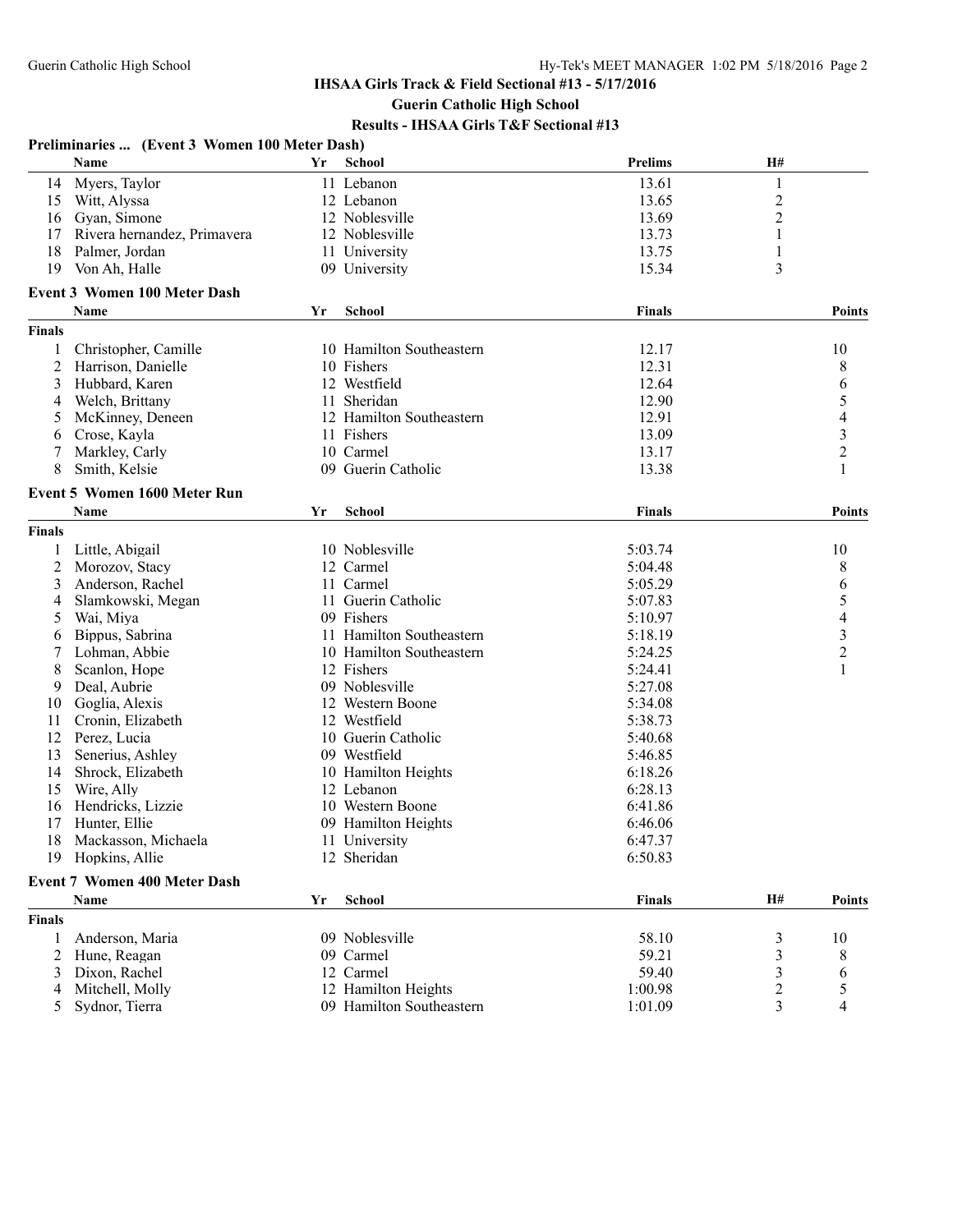#### **Finals ... (Event 7 Women 400 Meter Dash) Name Yr School Finals H# Points** 6 Grace, Destoni 10 Fishers 1:02.05 3 3 3<br>
7 Garberding Veronica 11 Fishers 1:02.20 3 2 7 Garberding, Veronica 11 Fishers 1:02.20 8 Mager, Ashley 12 Hamilton Southeastern 1:02.60 3 1 9 Gjerde, Grace 1:04.55 2<br>
19 Guerin Catholic 1:04.55 2<br>
19 Guerin Catholic 1:05.41 2 10 Gubera, Callie 11 Western Boone 1:05.41 11 Cech, Jenny 11 Guerin Catholic 1:05.62 2 12 Perry, Hannah 11 Noblesville 1:05.76 3 13 Becker, Ali 10 Westfield 1:08.30 2 14 Zimmerman, Ali 10 Westfield 1:08.71 2 15 Dickerson, Karlie 11 Sheridan 1:09.22 2 16 Byrd, Kirstin 09 Lebanon 1:09.79 1 17 Godby, Kara 1:09.86 1 18 Ponader, Lucia 110.14 1 09 University 1:10.14 1 19 Merrill, Abbigail 12 Western Boone 1:11.14 1 **Event 9 Women 300 Meter Hurdles Name Yr School Finals H# Points Finals** 1 Mackenzie, Mia 10 Hamilton Southeastern 45.83 3 10 2 Cowen, Jessica 11 Carmel 46.60 3 8 3 Folta, Kathryn 19 09 Fishers 1998 (1998) 12 Guerin Catholic 1998 (1998) 49.31 3 6<br>4 Wisdorf, Lindsay 12 Guerin Catholic 199.42 3 5 4 Wisdorf, Lindsay 12 Guerin Catholic 49.42 3 5 5 Irvin, Tayah 09 Hamilton Southeastern 49.92 3 4 6 Springer, Anna 09 Carmel 50.43 3 3 7 Janes, Kenna 8 Vahary, Claire 11 Fishers 52.32 2 1 9 Couto, Isabel 10 Guerin Catholic 52.41 3<br>
09 Lebanon 52.69 2 10 Parker, Kailyn 10 09 Lebanon 52.69 11 Haworth, Bailey 09 Hamilton Heights 53.42 2 12 Schneider, Marissa 69 Noblesville 53.44 5 3<br>
13 Bays. Evalee 64.37 2 13 Bays, Evalee 14 Gombold, Serena 11 Noblesville 54.48 54.48 2 15 Holbrook, Kimberly 12 Western Boone 54.99 55.96 2<br>16 Lugenbeal, Hannah 199 Sheridan 199 Sheridan 55.96 1 16 Lugenbeal, Hannah 09 Sheridan 55.96 1 17 Beechboard, Sydney 10 Sheridan 56.30 2 18 Collier, Sam 12 Lebanon 12 Solet 1 and 12 Lebanon 12 Lebanon 1 and 1 and 1 and 1 and 1 and 1 and 1 and 1 and 1 and 1 and 1 and 1 and 1 and 1 and 1 and 1 and 1 and 1 and 1 and 1 and 1 and 1 and 1 and 1 and 1 and 1 and 1 19 Hammon, Alexis 10 Western Boone 58.80 1 20 Harrison, Hallie 09 University 1:03.79 1 **Event 11 Women 800 Meter Run Name Yr School Finals H# Points Finals** 1 Leahy, Devon 22 Westfield 2:17.58 2 10 2 Sharples-gordon, Susanna 11 Noblesville 2:18.86 2 8<br>3 Dalton, Maddie 10 Carmel 2:19.73 2 6 3 Dalton, Maddie 10 Carmel 2:19.73 2 6<br>4 Schroeder, Ellie 10 O9 Guerin Catholic 2:20.44 2 5 4 Schroeder, Ellie 199 Guerin Catholic 2:20.44 2 5 5 Dilick, Gabby 10 Westfield 2:20.45 2 4 6 Dombroski, Katherine 11 Noblesville 2:21.12 2 3 7 Weldy, Kaitlyn 09 Hamilton Southeastern 2:21.48 2 2 8 Lapsley, Kamya 2:22.41 2 10 Fishers 2:22.41 2 1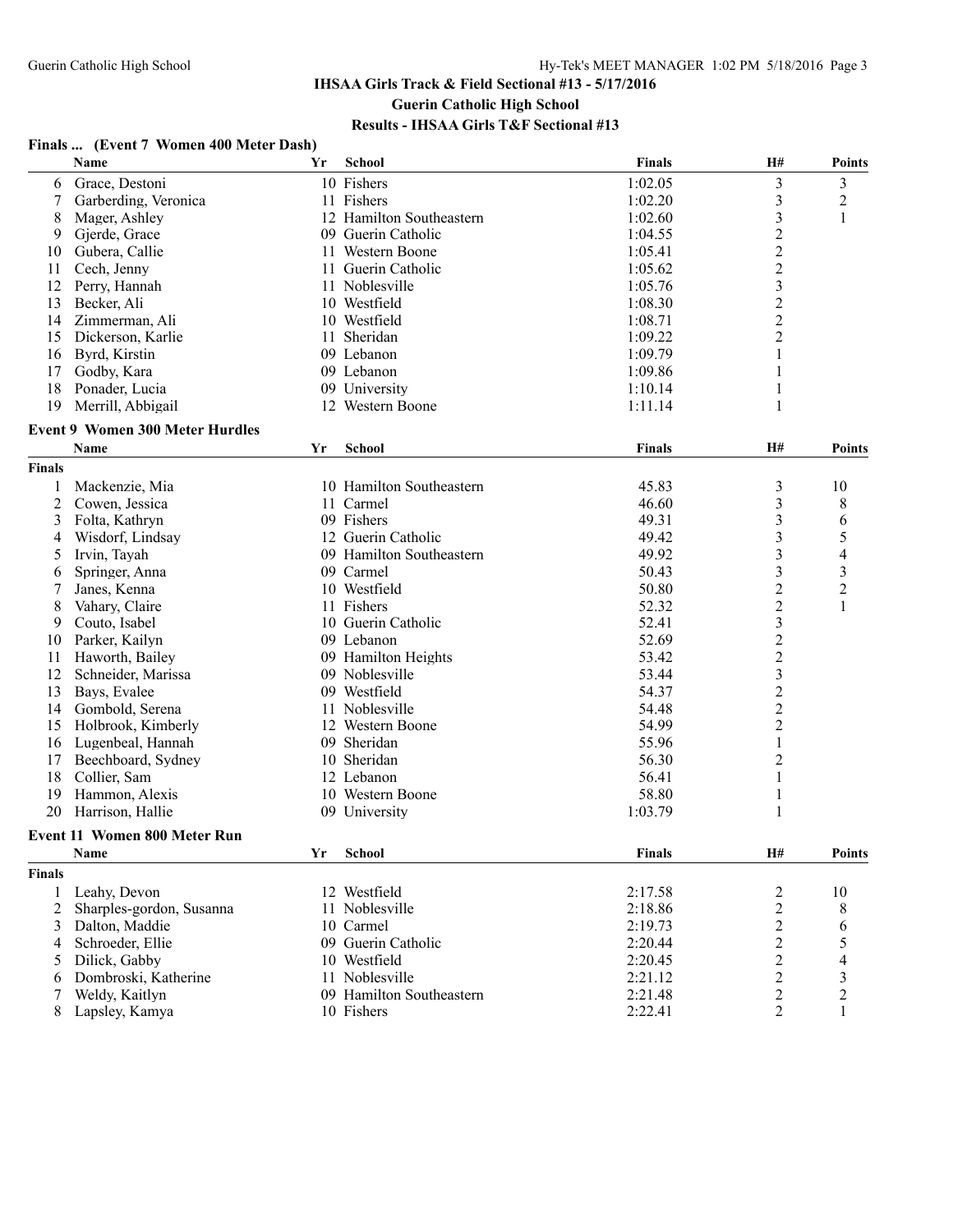# **Finals ... (Event 11 Women 800 Meter Run)**

|               | Name                                 | Yr | <b>School</b>            | <b>Finals</b>  | <b>H#</b>               | <b>Points</b>           |
|---------------|--------------------------------------|----|--------------------------|----------------|-------------------------|-------------------------|
| 9             | Eichorst, Elle                       |    | 12 Hamilton Southeastern | 2:24.24        | $\overline{2}$          |                         |
| 10            | Kress, Megan                         |    | 12 Carmel                | 2:27.15        | $\boldsymbol{2}$        |                         |
| 11            | Rogers, Elizabeth                    |    | 10 Fishers               | 2:30.10        | $\overline{2}$          |                         |
| 12            | Goglia, Alexis                       |    | 12 Western Boone         | 2:33.09        | $\overline{2}$          |                         |
| 13            | Youngman, Madeline                   |    | 11 Guerin Catholic       | 2:37.39        | 1                       |                         |
| 14            | Merritt, Emily                       |    | 12 Lebanon               | 2:49.59        | 1                       |                         |
| 15            | Vancamp, Casey                       |    | 11 Lebanon               | 2:52.45        | 1                       |                         |
| 16            | Potter, Katie                        |    | 10 Western Boone         | 2:55.07        | 1                       |                         |
| 17            | Flickner, Lauren                     |    | 09 University            | 3:16.34        | 1                       |                         |
| 18            | Marks-Strauss, Maya                  |    | 09 University            | 3:17.88        | 1                       |                         |
|               | <b>Event 13 Women 200 Meter Dash</b> |    |                          |                |                         |                         |
|               | Name                                 | Yr | School                   | <b>Prelims</b> | H#                      |                         |
|               | <b>Preliminaries</b>                 |    |                          |                |                         |                         |
|               | Carver, Paris                        |    | 11 Fishers               | 26.07 Q        | $\overline{2}$          |                         |
| 2             | Christopher, Camille                 |    | 10 Hamilton Southeastern | 26.60 Q        | $\mathbf{1}$            |                         |
| 3             | Pronschinske, Rebecca                |    | 12 Westfield             | 27.10 Q        | $\mathfrak{Z}$          |                         |
| 4             | Welch, Brittany                      |    | 11 Sheridan              | 26.77 Q        | $\overline{c}$          |                         |
| 5             | Perry, Angela                        |    | 10 Hamilton Southeastern | 27.16 Q        | 3                       |                         |
| 6             | Walter, Lillian                      |    | 11 Noblesville           | 27.17 Q        | 1                       |                         |
| 7             | Hawkins, Elle                        |    | 11 Carmel                | $27.14$ q      | $\overline{2}$          |                         |
| 8             | Markley, Carly                       |    | 10 Carmel                | $27.21$ q      | $\mathfrak{Z}$          |                         |
|               | London, Kenedi                       |    | 10 Fishers               | 27.30          | $\mathbf{1}$            |                         |
| 9<br>10       | Golliher, Sarah                      |    | 11 Westfield             | 27.52          | 2                       |                         |
|               | Smith, Kelsie                        |    |                          | 27.91          | 1                       |                         |
| 11            |                                      |    | 09 Guerin Catholic       |                |                         |                         |
| 12            | Myers, Taylor                        |    | 11 Lebanon               | 29.01          | 3                       |                         |
| 13            | Randolph, Mariah                     |    | 12 Noblesville           | 29.19          | $\overline{\mathbf{3}}$ |                         |
| 14            | Baxter, Callahan                     |    | 12 Western Boone         | 29.33          | $\mathbf{1}$            |                         |
| 15            | Palmer, Jordan                       |    | 11 University            | 29.69          | $\overline{c}$          |                         |
| 16            | Funk, Kara                           |    | 09 Western Boone         | 30.34          | $\overline{2}$          |                         |
| 17            | Ford, Sammi                          |    | 11 Lebanon               | 30.74          | 1                       |                         |
| 18            | Rosebrough, Jess                     |    | 09 University            | 34.88          | 3                       |                         |
|               | <b>Event 13 Women 200 Meter Dash</b> |    |                          |                |                         |                         |
|               | Name                                 | Yr | School                   | <b>Finals</b>  |                         | <b>Points</b>           |
| <b>Finals</b> |                                      |    |                          |                |                         |                         |
|               | Christopher, Camille                 |    | 10 Hamilton Southeastern | 25.21          |                         | 10                      |
| 2             | Carver, Paris                        |    | 11 Fishers               | 25.44          |                         | 8                       |
| 3             | Pronschinske, Rebecca                |    | 12 Westfield             | 26.05          |                         | 6                       |
| 4             | Welch, Brittany                      |    | 11 Sheridan              | 26.86          |                         | 5                       |
| C             | Markley, Carly                       |    | 10 Carmel                | 27.13          |                         | 4                       |
| 6             | Walter, Lillian                      |    | 11 Noblesville           | 27.18          |                         | $\overline{\mathbf{3}}$ |
|               | Perry, Angela                        |    | 10 Hamilton Southeastern | 27.29          |                         | $\overline{c}$          |
| 8             | Hawkins, Elle                        |    | 11 Carmel                | 27.56          |                         | 1                       |
|               | Event 15 Women 3200 Meter Run        |    |                          |                |                         |                         |
|               | Name                                 | Yr | <b>School</b>            | <b>Finals</b>  |                         | <b>Points</b>           |
| <b>Finals</b> |                                      |    |                          |                |                         |                         |
| 1             | Geisler, Christina                   |    | 11 Carmel                | 10:35.38       |                         | 10                      |
| 2             | Leinheiser, Sarah                    |    | 11 Carmel                | 10:37.58       |                         | 8                       |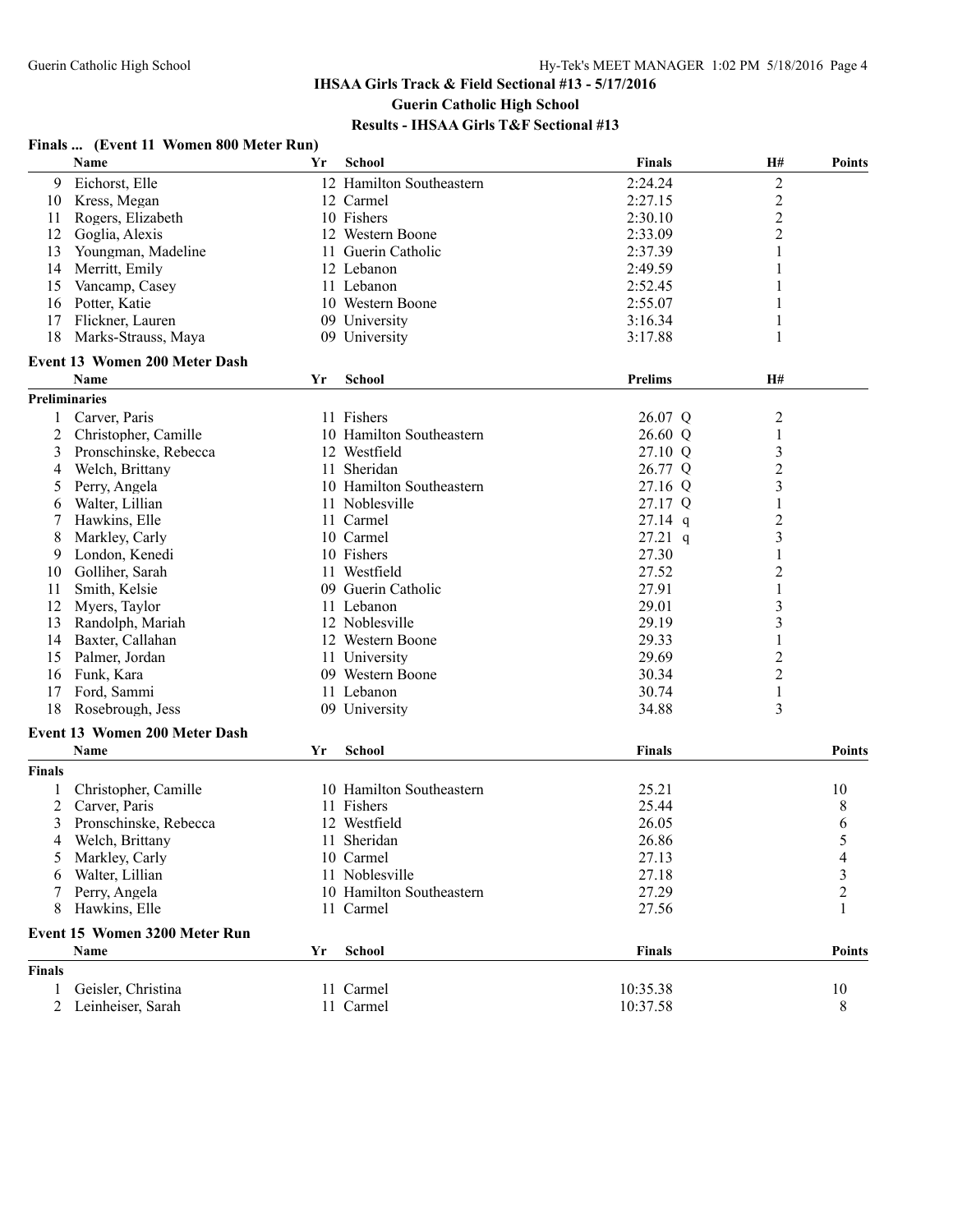#### **Finals ... (Event 15 Women 3200 Meter Run)**

|        | <b>Name</b>                       | Yr                   | School                     |                          | <b>Finals</b> |                                | Points                   |
|--------|-----------------------------------|----------------------|----------------------------|--------------------------|---------------|--------------------------------|--------------------------|
| 3      | Morozov, Stacy                    |                      | 12 Carmel                  |                          | 10:39.26      |                                | 6                        |
| 4      | Black, Lulu                       |                      | 09 Hamilton Southeastern   |                          | 11:10.60      |                                | 5                        |
| 5      | Slamkowski, Megan                 |                      | 11 Guerin Catholic         |                          | 11:22.05      |                                | $\overline{\mathcal{L}}$ |
| 6      | Kirk, Lorinda                     |                      | 12 Fishers                 |                          | 11:25.81      |                                | $\mathfrak{Z}$           |
| 7      | Cummins, Lillian                  |                      | 09 Hamilton Southeastern   |                          | 11:37.91      |                                | $\overline{c}$           |
| 8      | Schemanske, Paige                 |                      | 09 Guerin Catholic         |                          | 11:46.76      |                                | 1                        |
| 9      | O'Leary, Corinne                  |                      | 10 Fishers                 |                          | 11:48.75      |                                |                          |
| 10     | Smth, Madison                     |                      | 10 Westfield               |                          | 12:01.31      |                                |                          |
| 11     | Bogdajewicz, Carly                |                      | 09 Westfield               |                          | 12:11.80      |                                |                          |
| 12     | Swart, Aubrey                     |                      | 09 Noblesville             |                          | 12:18.72      |                                |                          |
| 13     | Klinker, Abigail                  |                      | 11 Noblesville             |                          | 12:22.97      |                                |                          |
| 14     | Smith, Grace                      |                      | 12 Lebanon                 |                          | 13:27.19      |                                |                          |
| 15     | Griffith, Krisha                  |                      | 09 Western Boone           |                          | 13:51.72      |                                |                          |
| 16     | Hasty, Katie                      |                      | 09 Lebanon                 |                          | 14:20.67      |                                |                          |
| 17     | Mahin, Josie                      |                      | 09 Western Boone           |                          | 14:35.92      |                                |                          |
|        |                                   |                      |                            |                          |               |                                |                          |
|        | Event 17 Women 4x800 Meter Relay  |                      |                            |                          |               |                                |                          |
|        | <b>Team</b>                       |                      | Relay                      |                          | <b>Finals</b> |                                | Points                   |
| Finals |                                   |                      |                            |                          |               |                                |                          |
| 1      | Noblesville                       |                      | A                          |                          | 9:25.59       |                                | 10                       |
|        | 1) Anderson, Maria 09             |                      | 2) Dombroski, Katherine 11 | 3) Little, Abigail 10    |               | 4) Sharples-gordon, Susanna 11 |                          |
|        | 5) Klinker, Abigail 11            | 6) Deal, Aubrie 09   |                            | 7) Helsloot, Madeline 12 |               | 8) Swart, Aubrey 09            |                          |
| 2      | Westfield                         |                      | А                          |                          | 9:26.86       |                                | 8                        |
|        | 1) Bailey, Lauren 11              | 2) Brown, Gabby 11   |                            | 3) Dilick, Gabby 10      |               | 4) Leahy, Devon 12             |                          |
|        | 5) Becker, Ali 10                 |                      | 6) Cronin, Elizabeth 12    | 7) Ruggles, Molly 10     |               | 8) Smth, Madison 10            |                          |
| 3      | Fishers                           |                      | A                          |                          | 9:27.37       |                                | 6                        |
|        | 1) Lapsley, Kamya 10              |                      | 2) Rogers, Elizabeth 10    | 3) Scanlon, Hope 12      |               | 4) Wai, Miya 09                |                          |
|        | 5) Kirk, Lorinda 12               |                      | 6) Celentano, Abigail 10   | 7) Thomas, Haley 10      |               | 8) O'Leary, Corinne 10         |                          |
| 4      | Hamilton Southeastern             |                      | $\overline{A}$             |                          | 9:28.66       |                                | 5                        |
|        | 1) Andritsch, Grace 12            | 2) Eichorst, Elle 12 |                            | 3) Mirro, Maddie 09      |               | 4) Weldy, Kaitlyn 09           |                          |
|        | 5) Jones, Abby 10                 |                      | 6) Lohman, Abbie 10        | 7) Black, Lulu 09        |               | 8) Bippus, Sabrina 11          |                          |
| 5      | Carmel                            |                      | A                          |                          | 9:34.30       |                                | 4                        |
|        | 1) Dalton, Maddie 10              | 2) Kress, Megan 12   |                            | 3) Miller, Samantha 12   |               | 4) Morozov, Anna 10            |                          |
|        | 5) Anderson, Rachel 11            |                      | 6) Morozov, Stacy 12       | 7) Boom, Daphne 11       |               | 8) Waples, Alex 10             |                          |
| 6      | Guerin Catholic                   |                      | A                          |                          | 9:42.12       |                                | 3                        |
|        | 1) Driscoll, Mia 12               |                      | 2) Schemanske, Paige 09    | 3) Schroeder, Ellie 09   |               | 4) Slamkowski, Megan 11        |                          |
|        | 5) Museck, Isabel 09              | 6) Perez, Lucia 10   |                            | 7) Schafer, Amanda 10    |               | 8) Youngman, Madeline 11       |                          |
| 7      | Hamilton Heights                  |                      | A                          |                          | 10:32.83      |                                | $\overline{c}$           |
|        | 1) Bickett, Madison 10            |                      | 2) Christiansen, Abby 09   | 3) Lopez, Alex 09        |               | 4) Mitchell, Molly 12          |                          |
|        | 5) Hunter, Ellie 09               |                      | 6) Shrock, Elizabeth 10    |                          |               |                                |                          |
|        | 8 Lebanon                         |                      | A                          |                          | 11:28.57      |                                | 1                        |
|        | 1) McDuffie, Katie 09             | 2) Merritt, Emily 12 |                            | 3) Moreno, Kaitlyn 10    |               | 4) Smith, Grace 12             |                          |
|        | 5) Brummett, Amber 10             | 6) Hasty, Katie 09   |                            | 7) Vancamp, Casey 11     |               | 8) Wire, Ally 12               |                          |
|        |                                   |                      |                            |                          |               |                                |                          |
| 9      | Sheridan<br>1) Barker, Heather 09 | 2) Hopkins, Allie 12 | A                          |                          | 11:53.62      | 4) Zachery, Renee 10           |                          |
|        |                                   |                      |                            | 3) Rowe, Samantha 11     |               |                                |                          |
| 10     | Western Boone                     |                      | $\mathbf{A}$               |                          | 11:56.43      |                                |                          |
|        | 1) Hendricks, Lizzie 10           | 2) Mahin, Josie 09   |                            | 3) Mathis, Sam 11        |               | 4) Potter, Katie 10            |                          |
|        | 5) McClaskey, Jett 09             |                      | 6) Merrill, Abbigail 12    | 7) Lynch, Madison 10     |               | 8) Richardson, Olivia 10       |                          |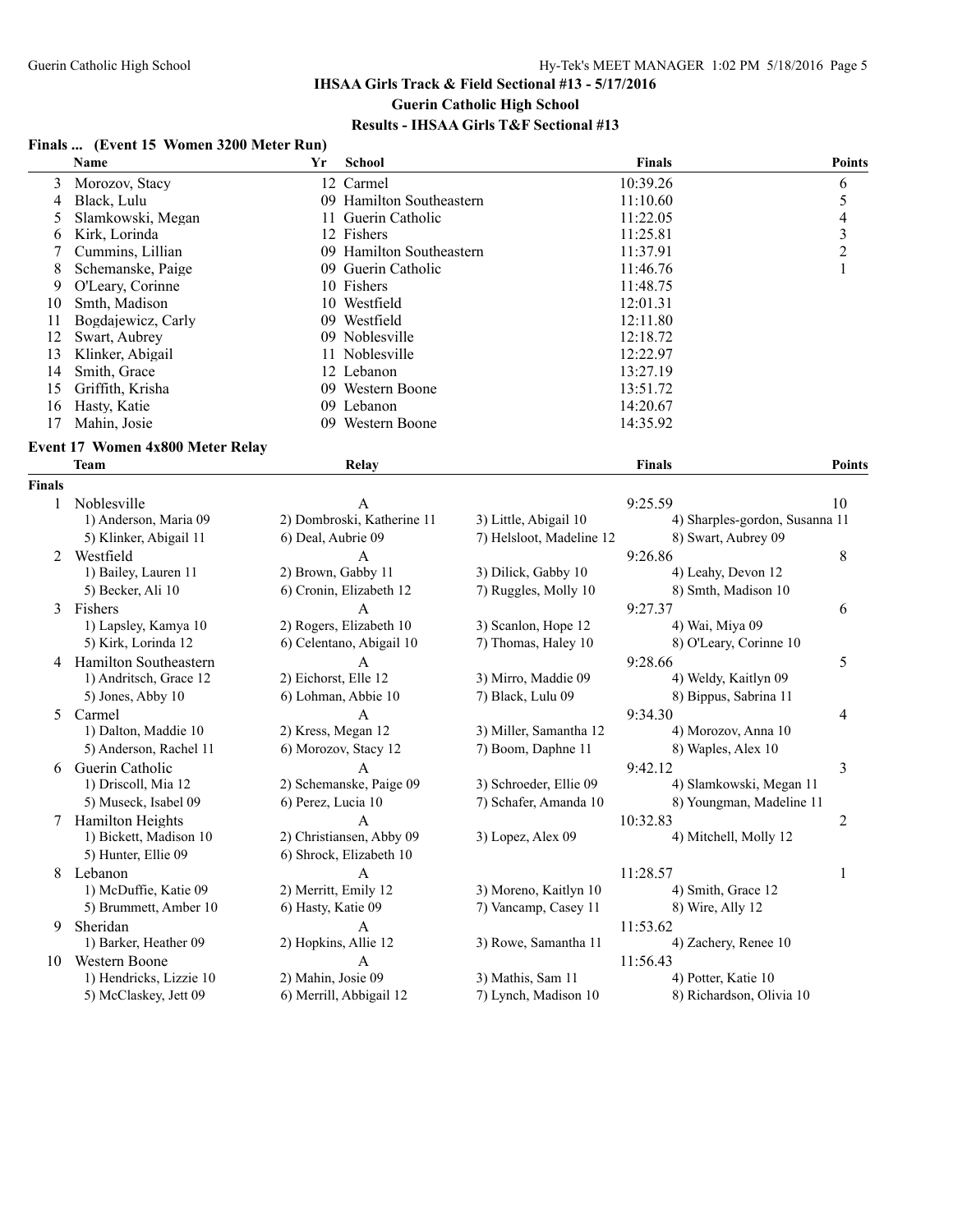#### **Event 19 Women 4x100 Meter Relay**

|        | <b>Team</b>                                         | Relay                      |                                                        | <b>Finals</b>    | H#                          | Points         |
|--------|-----------------------------------------------------|----------------------------|--------------------------------------------------------|------------------|-----------------------------|----------------|
| Finals |                                                     |                            |                                                        |                  |                             |                |
|        | Hamilton Southeastern<br>1) Christopher, Camille 10 | A<br>2) Jenkins, Alexa 12  | 3) Mackenzie, Mia 10                                   | 48.58            | 2<br>4) McKinney, Deneen 12 | 10             |
|        | 5) Brooks-Edson, Jada 10                            | 6) Perry, Angela 10        | 7) Perry, Ashley 12                                    |                  | 8) Sydnor, Tierra 09        |                |
| 2      | Fishers                                             | A                          |                                                        | 49.11            |                             | 8              |
|        | 1) Banks, Brooklyn 12                               | 2) Carver, Paris 11        | 3) Crose, Kayla 11                                     |                  | 4) Harrison, Danielle 10    |                |
|        | 5) Grace, Destoni 10                                | 6) Garberding, Veronica 11 | 7) Lewis, Lauren 12                                    |                  | 8) Noble, Arianna 11        |                |
| 3      | Carmel                                              | A                          |                                                        | 49.37            | $\mathfrak{D}$              | 6              |
|        | 1) Dixon, Rachel 12                                 | 2) Etgen, Cailyn 12        | 3) Hawkins, Elle 11                                    |                  | 4) Hune, Reagan 09          |                |
|        | 5) Eastes, Samantha 12                              | 6) Markley, Carly 10       | 7) Upton, Jose 10                                      |                  | 8) Witt, Michelle 12        |                |
| 4      | Westfield                                           | A                          |                                                        | 49.60            | 2                           | 5              |
|        | 1) Hubbard, Karen 12                                | 2) Knaus, Isabel 12        | 3) Pronschinske, Rebecca 12                            |                  | 4) Spears, Sydney 10        |                |
|        | 5) Evans, Rianna 09                                 | 6) Golliher, Sarah 11      | 7) Robertson, Emily 11                                 |                  | 8) Ballard, Erianna 09      |                |
| 5      | Guerin Catholic                                     | A                          |                                                        | 50.66            | 2                           | $\overline{4}$ |
|        | 1) Hess, Lily 11                                    | 2) Hunter, Kiana 11        | 3) Lindley, Cassidy 10                                 |                  | 4) Smith, Kelsie 09         |                |
|        | 5) Couto, Isabel 10                                 | 6) Ouinn, Julia 09         | 7) Sherfick, Claire 09                                 |                  | 8) Demas, Grace 11          |                |
| 6      | Hamilton Heights                                    | A                          |                                                        | 52.18            | 2                           | 3              |
|        | 1) Bjortomt, Lauren 11<br>5) Haworth, Bailey 09     | 2) Henson, Bri 12          | 3) McCormick, Lily 10                                  |                  | 4) Policka, Macey 11        |                |
| 7      | Noblesville                                         | A                          |                                                        | 52.27            | 2                           | 2              |
|        | 1) Davis, Keon'dra 10                               | 2) Gyan, Simone 12         | 3) Rivera hernandez, Primavera 124) Walter, Lillian 11 |                  |                             |                |
|        | 5) Randolph, Mariah 12                              | 6) Adeniyan, Titilayo 11   | 7) Tyler, Shelby 09                                    | 8) Cox, Deja 12  |                             |                |
| 8      | <b>Western Boone</b>                                | A                          |                                                        | 52.98            | $\overline{2}$              | 1              |
|        | 1) Baxter, Callahan 12                              | 2) Breedlove, Alaina 10    | 3) Bright, Madison 12                                  | 4) Funk, Kara 09 |                             |                |
|        | 5) Gubera, Callie 11                                | 6) Kiger, Jordan 09        |                                                        |                  |                             |                |
| 9      | Sheridan                                            | $\mathsf{A}$               |                                                        | 53.69            |                             |                |
|        | 1) Beechboard, Sydney 10                            | 2) Dickerson, Karlie 11    | 3) Molden, Maddie 10                                   |                  | 4) Welch, Brittany 11       |                |
| 10     | Lebanon                                             | А                          |                                                        | 55.22            |                             |                |
|        | 1) Ford, Sammi 11<br>5) Lashley, Megan 11           | 2) Myers, Taylor 11        | 3) Reed, Kylee 12                                      |                  | 4) Witt, Alyssa 12          |                |

## **Event 21 Women 4x400 Meter Relay**

|                | Team                        | Relay                      |                         | <b>Finals</b>       | <b>H#</b>                      | Points |
|----------------|-----------------------------|----------------------------|-------------------------|---------------------|--------------------------------|--------|
| <b>Finals</b>  |                             |                            |                         |                     |                                |        |
|                | Fishers                     | A                          |                         | 4:00.28             |                                | 10     |
|                | 1) Carver, Paris 11         | 2) Crose, Kayla 11         | 3) Grace, Destoni 10    |                     | 4) Harrison, Danielle 10       |        |
|                | 5) Folta, Kathryn 09        | 6) Garberding, Veronica 11 | 7) Lapsley, Kamya 10    |                     | 8) Noble, Arianna 11           |        |
| $\overline{2}$ | Carmel                      |                            |                         | 4:00.69             |                                | 8      |
|                | 1) Cowen, Jessica 11        | 2) Dixon, Rachel 12        | 3) Hune, Reagan 09      | 4) Scott, Sydney 11 |                                |        |
|                | 5) Brown, Nevian 11         | 6) Markley, Carly 10       | 7) Miller, Samantha 12  |                     | 8) Dalton, Maddie 10           |        |
| 3              | Westfield                   | A                          |                         | 4:01.99             |                                | 6      |
|                | 1) Brown, Gabby 11          | 2) Knaus, Isabel 12        | 3) Leahy, Devon 12      |                     | 4) Robertson, Emily 11         |        |
|                | 5) Pronschinske, Rebecca 12 | 6) Hubbard, Karen 12       | 7) Smth, Madison 10     |                     | 8) Spears, Sydney 10           |        |
| 4              | Hamilton Southeastern       |                            |                         | 4:03.47             |                                | 5      |
|                | 1) Andritsch, Grace 12      | 2) Christopher, Camille 10 | 3) Mager, Ashley 12     |                     | 4) Sydnor, Tierra 09           |        |
|                | 5) Bippus, Sabrina 11       | 6) Perry, Angela 10        | 7) Jacquay, Savannah 12 |                     | 8) Weldy, Kaitlyn 09           |        |
| 5              | Noblesville                 | A                          |                         | 4:06.05             |                                | 4      |
|                | 1) Anderson, Maria 09       | 2) Helsloot, Madeline 12   | 3) Little, Abigail 10   |                     | 4) Sharples-gordon, Susanna 11 |        |
|                | 5) Dombroski, Katherine 11  | 6) Perry, Hannah 11        | 7) Herman, Abbie 11     |                     | 8) Walter, Lillian 11          |        |
| 6              | Guerin Catholic             |                            |                         | 4:08.37             |                                | 3      |
|                | $1)$ Hess, Lily $11$        | 2) Hunter, Kiana 11        | 3) Lindley, Cassidy 10  |                     | 4) Zlatniski, Emily 09         |        |
|                | 5) Cech, Jenny 11           | 6) Sherfick, Claire 09     | 7) Slamkowski, Megan 11 |                     | 8) Gjerde, Grace 09            |        |
|                |                             |                            |                         |                     |                                |        |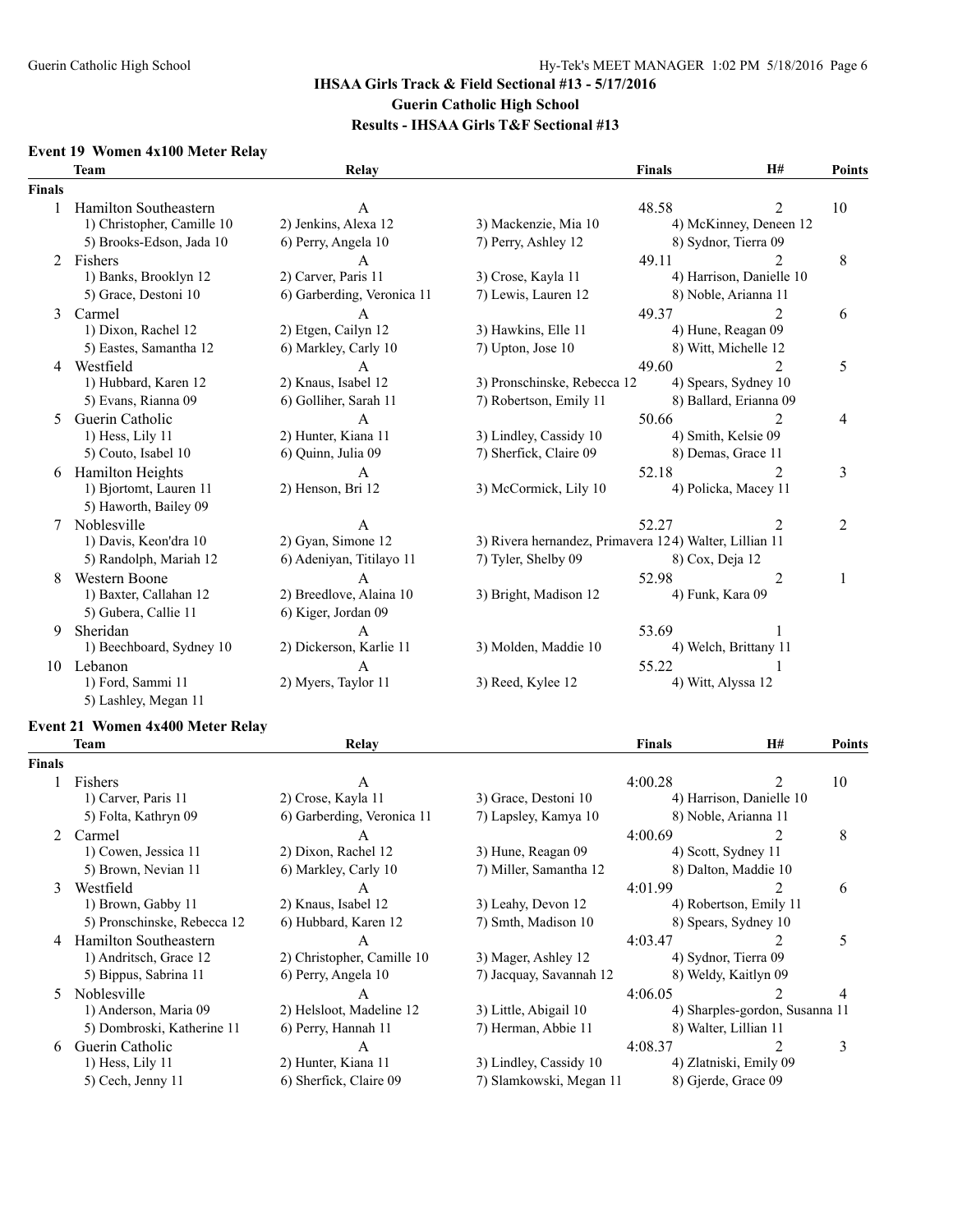|                   | Finals  (Event 21 Women 4x400 Meter Relay)                                           |                   |                                                                                |                                             |               |                                                   |                  |
|-------------------|--------------------------------------------------------------------------------------|-------------------|--------------------------------------------------------------------------------|---------------------------------------------|---------------|---------------------------------------------------|------------------|
|                   | <b>Team</b>                                                                          |                   | Relay                                                                          |                                             | <b>Finals</b> | H#                                                | <b>Points</b>    |
|                   | Hamilton Heights<br>1) Bjortomt, Lauren 11                                           |                   | $\mathbf{A}$<br>2) Christiansen, Abby 09                                       | 3) Mitchell, Molly 12                       | 4:13.82       | $\overline{2}$<br>4) Policka, Macey 11            | $\overline{2}$   |
| 8                 | 5) Henson, Bri 12<br>Western Boone<br>1) Breedlove, Alaina 10<br>5) Kiger, Jordan 09 |                   | 6) McCormick, Lily 10<br>A<br>2) Bright, Madison 12<br>6) Merrill, Abbigail 12 | 3) Goglia, Alexis 12<br>7) Potter, Katie 10 | 4:39.54       | 1<br>4) Gubera, Callie 11<br>8) Smith, Caitlin 09 | 1                |
|                   | 9 Lebanon<br>1) Byrd, Kirstin 09<br>5) Brummett, Amber 10                            | 2) Godby, Kara 09 | A                                                                              | 3) Hammerle, Sara 09                        | 4:54.77       | 4) McDuffie, Katie 09                             |                  |
|                   | <b>Event 23 Women High Jump</b>                                                      |                   |                                                                                |                                             |               |                                                   |                  |
|                   | Name                                                                                 | Yr                | <b>School</b>                                                                  |                                             | <b>Finals</b> |                                                   | <b>Points</b>    |
| <b>Finals</b>     |                                                                                      |                   |                                                                                |                                             |               |                                                   |                  |
| 1                 | Tyler, Shelby                                                                        |                   | 09 Noblesville                                                                 |                                             | $5 - 06.00$   |                                                   | 10               |
| 2                 | Encinias, Sydney                                                                     |                   | 11 Hamilton Southeastern                                                       |                                             | $5 - 02.00$   |                                                   | 8                |
| 3                 | Monson, Emily                                                                        |                   | 09 Fishers                                                                     |                                             | $J5-02.00$    |                                                   | $\boldsymbol{6}$ |
| 4                 | Street, Sydney                                                                       |                   | 11 Fishers                                                                     |                                             | 5-01.00       |                                                   | 5                |
| 5                 | Irvin, Tayah                                                                         |                   | 09 Hamilton Southeastern                                                       |                                             | J5-01.00      |                                                   | 3.50             |
| 5                 | Evans, Rianna                                                                        |                   | 09 Westfield                                                                   |                                             | J5-01.00      |                                                   | 3.50             |
| 7                 | Helsloot, Madeline                                                                   |                   | 12 Noblesville                                                                 |                                             | $5 - 00.00$   |                                                   | $\overline{c}$   |
| 8                 | Kmec, Anna                                                                           |                   | 10 Carmel                                                                      |                                             | $4 - 10.00$   |                                                   | 1                |
| 9                 | Gubera, Callie                                                                       |                   | 11 Western Boone                                                               |                                             | $J4-10.00$    |                                                   |                  |
| 9                 | Clark, Ellie                                                                         |                   | 10 Carmel                                                                      |                                             | $J4-10.00$    |                                                   |                  |
| 10                | Barker, Heather                                                                      |                   | 09 Sheridan                                                                    |                                             | $J4-10.00$    |                                                   |                  |
| 11                | William, Tiffany                                                                     |                   | 10 Hamilton Heights                                                            |                                             | J4-08.00      |                                                   |                  |
| 12                | Stitz, Claire                                                                        |                   | 11 Westfield                                                                   |                                             | 4-08.00       |                                                   |                  |
| 12                | Ney, Reagan                                                                          |                   | 10 Guerin Catholic                                                             |                                             | 4-08.00       |                                                   |                  |
| 14                | Leib, Kallie                                                                         |                   | 11 Lebanon                                                                     |                                             | J4-06.00      |                                                   |                  |
|                   | Demas, Grace                                                                         |                   | 11 Guerin Catholic                                                             |                                             | <b>NH</b>     |                                                   |                  |
|                   | Marsh, Jalea                                                                         |                   | 10 Western Boone                                                               |                                             | <b>NH</b>     |                                                   |                  |
| ---               | Byrd, Kirstin                                                                        |                   | 09 Lebanon                                                                     |                                             | <b>NH</b>     |                                                   |                  |
| $\qquad \qquad -$ |                                                                                      |                   |                                                                                |                                             |               |                                                   |                  |
|                   | <b>Event 25 Women Pole Vault</b>                                                     |                   |                                                                                |                                             |               |                                                   |                  |
|                   | Name                                                                                 | Yr                | School                                                                         |                                             | Finals        |                                                   | <b>Points</b>    |
| <b>Finals</b>     |                                                                                      |                   |                                                                                |                                             |               |                                                   |                  |
|                   | Tyler, Shelby                                                                        |                   | 09 Noblesville                                                                 |                                             | 10-06.00      |                                                   | 10               |
| 2                 | Deady, Kara                                                                          |                   | 10 Carmel                                                                      |                                             | 10-03.00      |                                                   | 8                |
| 3                 | Kolodkin, Kaila                                                                      | 11                | Carmel                                                                         |                                             | 10-00.00      |                                                   | 6                |
| 4                 | McDaniel, Nataile                                                                    |                   | 11 Hamilton Southeastern                                                       |                                             | J10-00.00     |                                                   | 5                |
| 5                 | Bullock, Audrey                                                                      |                   | 11 Westfield                                                                   |                                             | 9-06.00       |                                                   | 4                |
| 6                 | Fletchall, Claire                                                                    |                   | 10 Fishers                                                                     |                                             | $9 - 00.00$   |                                                   | 3                |
|                   | Schuck, Jessica                                                                      |                   | 12 Hamilton Southeastern                                                       |                                             | 8-06.00       |                                                   | 2                |
| 8                 | Humphrey, Kaleigh                                                                    |                   | 09 Fishers                                                                     |                                             | 8-00.00       |                                                   | 1                |
| $---$             | Decraene, Katelin                                                                    |                   | 11 Westfield                                                                   |                                             | <b>NH</b>     |                                                   |                  |
| $---$             | Andersen, Aleksandra                                                                 |                   | 12 Noblesville                                                                 |                                             | NH            |                                                   |                  |
| $---$             | Ney, Reagan                                                                          |                   | 10 Guerin Catholic                                                             |                                             | NH            |                                                   |                  |
| $---$             | Kane, Hannah                                                                         |                   | 10 Guerin Catholic                                                             |                                             | NH            |                                                   |                  |
| $---$             | Burns, Tesla                                                                         |                   | 09 Western Boone                                                               |                                             | NH            |                                                   |                  |
| ---               | Bright, Madison                                                                      |                   | 12 Western Boone                                                               |                                             | $\rm NH$      |                                                   |                  |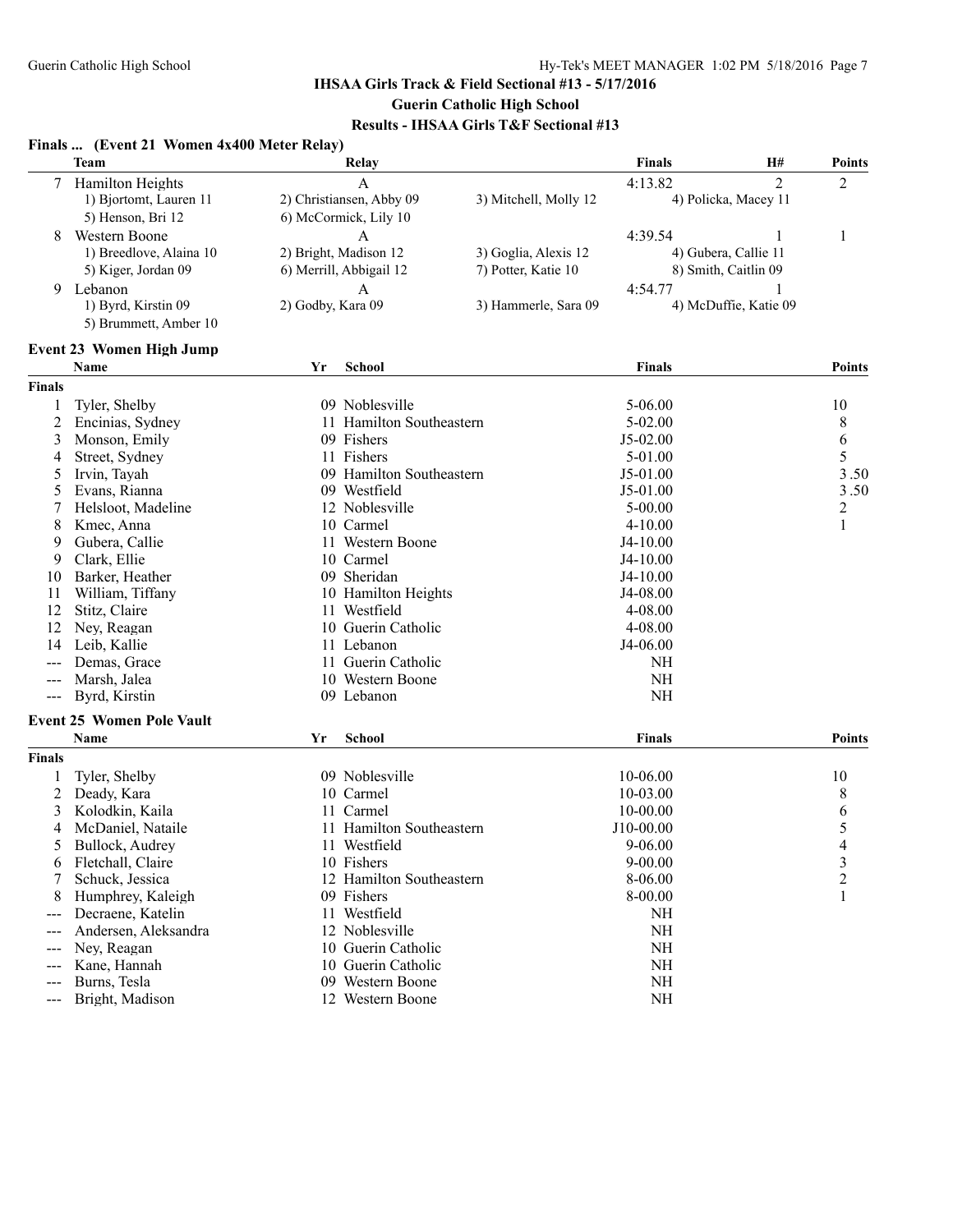## **Event 27 Women Long Jump**

| 17-05.00<br>Welch, Brittany<br>11 Sheridan<br>1<br>10<br>1<br>$\overline{2}$<br>$\mathbf{1}$<br>Etgen, Cailyn<br>12 Carmel<br>17-03.25<br>8<br>3<br>Spears, Sydney<br>10 Westfield<br>17-02.50<br>1<br>6<br>$\mathbf{1}$<br>5<br>Perry, Ashley<br>12 Hamilton Southeastern<br>17-02.25<br>4<br>12 Fishers<br>$\overline{2}$<br>Lewis, Lauren<br>17-01.00<br>4<br>5<br>3<br>Mackenzie, Mia<br>10 Hamilton Southeastern<br>1<br>17-00.75<br>6<br>$\overline{2}$<br>Anderson, Maria<br>09 Noblesville<br>16-06.25<br>1<br>7<br>09 Westfield<br>$\overline{c}$<br>8<br>Evans, Rianna<br>16-00.00<br>1<br>Breedlove, Alaina<br>$\mathfrak{Z}$<br>10 Western Boone<br>15-09.25<br>9<br>Walter, Lillian<br>11 Noblesville<br>10<br>15-03.25<br>1<br>$\overline{2}$<br>Baxter, Callahan<br>12 Western Boone<br>11<br>15-02.75<br>$\overline{\mathbf{3}}$<br>12<br>Gjerde, Grace<br>09 Guerin Catholic<br>15-01.50<br>$\overline{c}$<br>13<br>14-08.25<br>McCormick, Lily<br>10 Hamilton Heights<br>$\overline{c}$<br>Springer, Anna<br>09 Carmel<br>14<br>14-01.00<br>$\overline{\mathbf{3}}$<br>10 Sheridan<br>14<br>Molden, Maddie<br>14-01.00<br>$\overline{\mathbf{3}}$<br>12 Lebanon<br>16<br>Reed, Kylee<br>13-04.25<br>$\overline{\mathbf{3}}$<br>17<br>Krulik, Abbey<br>10 Lebanon<br>$12 - 10.25$<br>$\overline{\mathbf{3}}$<br>09 University<br>11-04.25<br>18<br>Harrison, Hallie<br>$\overline{c}$<br>12 Fishers<br>Benbow, Lauren<br><b>FOUL</b><br>---<br><b>FOUL</b><br>3<br>Palmer, Jordan<br>11 University<br>$\overline{a}$<br><b>Event 29 Women Discus Throw</b><br><b>Name</b><br><b>School</b><br><b>Finals</b><br><b>Points</b><br>Yr<br><b>Finals</b><br>11 Carmel<br>$\mathfrak{Z}$<br>Cotherman, Natalie<br>121-10<br>10<br>1<br>$\overline{\mathbf{3}}$<br>$\overline{2}$<br>12 Fishers<br>110-09<br>8<br>Thompson, Kaitlyn<br>$\overline{3}$<br>Obear, Valerie<br>10 Hamilton Southeastern<br>3<br>105-07<br>6<br>$\overline{\mathbf{3}}$<br>5<br>Gruver, Katherine<br>12 Fishers<br>92-06<br>4<br>$\overline{c}$<br>09 Hamilton Heights<br>87-07<br>Wiley, Lauryn<br>4<br>5<br>3<br>Reecer, Hannah<br>12 Hamilton Heights<br>86-11<br>3<br>6<br>$\overline{2}$<br>$\overline{2}$<br>Waite, Erin<br>10 Westfield<br>86-08<br>7<br>86-06.50<br>$\mathbf{1}$<br>8<br>Richardson, Olivia<br>10 Western Boone<br>1<br>83-06<br>$\overline{c}$<br>9<br>Huse, Erin<br>11 Lebanon<br>$\overline{\mathbf{3}}$<br>Maxey, Chelsea<br>12 Hamilton Southeastern<br>81-01<br>10<br>$\overline{2}$<br>09 Carmel<br>81-00<br>11<br>Reed, Dana<br>$\overline{2}$<br>12<br>Krohn, Emily<br>11 Noblesville<br>79-00<br>78-07<br>3<br>13<br>Grimes, Michaela<br>11 Westfield<br>$\mathbf{1}$<br>Nealy, Alexa<br>10 University<br>78-00<br>14<br>75-00<br>$\overline{2}$<br>15<br>Dunasky, Catalina<br>09 Guerin Catholic<br>72-03<br>16<br>Cummins, Brooke<br>10 Western Boone<br>1<br>69-01<br>17<br>Hunckler, Danielle<br>09 Guerin Catholic<br>1<br>69-01<br>$\overline{2}$<br>17<br>Gronauer, Abigayle<br>10 Noblesville<br>Von Ah, Halle<br>09 University<br>$62 - 05$<br>$\,1\,$<br>19<br>10 Sheridan<br>20<br>Adams, Rachel<br>$62 - 01$<br>1 |               | <b>Name</b>       | Yr | <b>School</b> | <b>Finals</b> |              | <b>Points</b> |
|------------------------------------------------------------------------------------------------------------------------------------------------------------------------------------------------------------------------------------------------------------------------------------------------------------------------------------------------------------------------------------------------------------------------------------------------------------------------------------------------------------------------------------------------------------------------------------------------------------------------------------------------------------------------------------------------------------------------------------------------------------------------------------------------------------------------------------------------------------------------------------------------------------------------------------------------------------------------------------------------------------------------------------------------------------------------------------------------------------------------------------------------------------------------------------------------------------------------------------------------------------------------------------------------------------------------------------------------------------------------------------------------------------------------------------------------------------------------------------------------------------------------------------------------------------------------------------------------------------------------------------------------------------------------------------------------------------------------------------------------------------------------------------------------------------------------------------------------------------------------------------------------------------------------------------------------------------------------------------------------------------------------------------------------------------------------------------------------------------------------------------------------------------------------------------------------------------------------------------------------------------------------------------------------------------------------------------------------------------------------------------------------------------------------------------------------------------------------------------------------------------------------------------------------------------------------------------------------------------------------------------------------------------------------------------------------------------------------------------------------------------------------------------------------------------------------------------------------------------------------------------------------------------------------------------------------------------------------------------------------------------------------------------------------------------------------------------------------------------------------------------------------------|---------------|-------------------|----|---------------|---------------|--------------|---------------|
|                                                                                                                                                                                                                                                                                                                                                                                                                                                                                                                                                                                                                                                                                                                                                                                                                                                                                                                                                                                                                                                                                                                                                                                                                                                                                                                                                                                                                                                                                                                                                                                                                                                                                                                                                                                                                                                                                                                                                                                                                                                                                                                                                                                                                                                                                                                                                                                                                                                                                                                                                                                                                                                                                                                                                                                                                                                                                                                                                                                                                                                                                                                                                      | <b>Finals</b> |                   |    |               |               |              |               |
|                                                                                                                                                                                                                                                                                                                                                                                                                                                                                                                                                                                                                                                                                                                                                                                                                                                                                                                                                                                                                                                                                                                                                                                                                                                                                                                                                                                                                                                                                                                                                                                                                                                                                                                                                                                                                                                                                                                                                                                                                                                                                                                                                                                                                                                                                                                                                                                                                                                                                                                                                                                                                                                                                                                                                                                                                                                                                                                                                                                                                                                                                                                                                      |               |                   |    |               |               |              |               |
|                                                                                                                                                                                                                                                                                                                                                                                                                                                                                                                                                                                                                                                                                                                                                                                                                                                                                                                                                                                                                                                                                                                                                                                                                                                                                                                                                                                                                                                                                                                                                                                                                                                                                                                                                                                                                                                                                                                                                                                                                                                                                                                                                                                                                                                                                                                                                                                                                                                                                                                                                                                                                                                                                                                                                                                                                                                                                                                                                                                                                                                                                                                                                      |               |                   |    |               |               |              |               |
|                                                                                                                                                                                                                                                                                                                                                                                                                                                                                                                                                                                                                                                                                                                                                                                                                                                                                                                                                                                                                                                                                                                                                                                                                                                                                                                                                                                                                                                                                                                                                                                                                                                                                                                                                                                                                                                                                                                                                                                                                                                                                                                                                                                                                                                                                                                                                                                                                                                                                                                                                                                                                                                                                                                                                                                                                                                                                                                                                                                                                                                                                                                                                      |               |                   |    |               |               |              |               |
|                                                                                                                                                                                                                                                                                                                                                                                                                                                                                                                                                                                                                                                                                                                                                                                                                                                                                                                                                                                                                                                                                                                                                                                                                                                                                                                                                                                                                                                                                                                                                                                                                                                                                                                                                                                                                                                                                                                                                                                                                                                                                                                                                                                                                                                                                                                                                                                                                                                                                                                                                                                                                                                                                                                                                                                                                                                                                                                                                                                                                                                                                                                                                      |               |                   |    |               |               |              |               |
|                                                                                                                                                                                                                                                                                                                                                                                                                                                                                                                                                                                                                                                                                                                                                                                                                                                                                                                                                                                                                                                                                                                                                                                                                                                                                                                                                                                                                                                                                                                                                                                                                                                                                                                                                                                                                                                                                                                                                                                                                                                                                                                                                                                                                                                                                                                                                                                                                                                                                                                                                                                                                                                                                                                                                                                                                                                                                                                                                                                                                                                                                                                                                      |               |                   |    |               |               |              |               |
|                                                                                                                                                                                                                                                                                                                                                                                                                                                                                                                                                                                                                                                                                                                                                                                                                                                                                                                                                                                                                                                                                                                                                                                                                                                                                                                                                                                                                                                                                                                                                                                                                                                                                                                                                                                                                                                                                                                                                                                                                                                                                                                                                                                                                                                                                                                                                                                                                                                                                                                                                                                                                                                                                                                                                                                                                                                                                                                                                                                                                                                                                                                                                      |               |                   |    |               |               |              |               |
|                                                                                                                                                                                                                                                                                                                                                                                                                                                                                                                                                                                                                                                                                                                                                                                                                                                                                                                                                                                                                                                                                                                                                                                                                                                                                                                                                                                                                                                                                                                                                                                                                                                                                                                                                                                                                                                                                                                                                                                                                                                                                                                                                                                                                                                                                                                                                                                                                                                                                                                                                                                                                                                                                                                                                                                                                                                                                                                                                                                                                                                                                                                                                      |               |                   |    |               |               |              |               |
|                                                                                                                                                                                                                                                                                                                                                                                                                                                                                                                                                                                                                                                                                                                                                                                                                                                                                                                                                                                                                                                                                                                                                                                                                                                                                                                                                                                                                                                                                                                                                                                                                                                                                                                                                                                                                                                                                                                                                                                                                                                                                                                                                                                                                                                                                                                                                                                                                                                                                                                                                                                                                                                                                                                                                                                                                                                                                                                                                                                                                                                                                                                                                      |               |                   |    |               |               |              |               |
|                                                                                                                                                                                                                                                                                                                                                                                                                                                                                                                                                                                                                                                                                                                                                                                                                                                                                                                                                                                                                                                                                                                                                                                                                                                                                                                                                                                                                                                                                                                                                                                                                                                                                                                                                                                                                                                                                                                                                                                                                                                                                                                                                                                                                                                                                                                                                                                                                                                                                                                                                                                                                                                                                                                                                                                                                                                                                                                                                                                                                                                                                                                                                      |               |                   |    |               |               |              |               |
|                                                                                                                                                                                                                                                                                                                                                                                                                                                                                                                                                                                                                                                                                                                                                                                                                                                                                                                                                                                                                                                                                                                                                                                                                                                                                                                                                                                                                                                                                                                                                                                                                                                                                                                                                                                                                                                                                                                                                                                                                                                                                                                                                                                                                                                                                                                                                                                                                                                                                                                                                                                                                                                                                                                                                                                                                                                                                                                                                                                                                                                                                                                                                      |               |                   |    |               |               |              |               |
|                                                                                                                                                                                                                                                                                                                                                                                                                                                                                                                                                                                                                                                                                                                                                                                                                                                                                                                                                                                                                                                                                                                                                                                                                                                                                                                                                                                                                                                                                                                                                                                                                                                                                                                                                                                                                                                                                                                                                                                                                                                                                                                                                                                                                                                                                                                                                                                                                                                                                                                                                                                                                                                                                                                                                                                                                                                                                                                                                                                                                                                                                                                                                      |               |                   |    |               |               |              |               |
|                                                                                                                                                                                                                                                                                                                                                                                                                                                                                                                                                                                                                                                                                                                                                                                                                                                                                                                                                                                                                                                                                                                                                                                                                                                                                                                                                                                                                                                                                                                                                                                                                                                                                                                                                                                                                                                                                                                                                                                                                                                                                                                                                                                                                                                                                                                                                                                                                                                                                                                                                                                                                                                                                                                                                                                                                                                                                                                                                                                                                                                                                                                                                      |               |                   |    |               |               |              |               |
|                                                                                                                                                                                                                                                                                                                                                                                                                                                                                                                                                                                                                                                                                                                                                                                                                                                                                                                                                                                                                                                                                                                                                                                                                                                                                                                                                                                                                                                                                                                                                                                                                                                                                                                                                                                                                                                                                                                                                                                                                                                                                                                                                                                                                                                                                                                                                                                                                                                                                                                                                                                                                                                                                                                                                                                                                                                                                                                                                                                                                                                                                                                                                      |               |                   |    |               |               |              |               |
|                                                                                                                                                                                                                                                                                                                                                                                                                                                                                                                                                                                                                                                                                                                                                                                                                                                                                                                                                                                                                                                                                                                                                                                                                                                                                                                                                                                                                                                                                                                                                                                                                                                                                                                                                                                                                                                                                                                                                                                                                                                                                                                                                                                                                                                                                                                                                                                                                                                                                                                                                                                                                                                                                                                                                                                                                                                                                                                                                                                                                                                                                                                                                      |               |                   |    |               |               |              |               |
|                                                                                                                                                                                                                                                                                                                                                                                                                                                                                                                                                                                                                                                                                                                                                                                                                                                                                                                                                                                                                                                                                                                                                                                                                                                                                                                                                                                                                                                                                                                                                                                                                                                                                                                                                                                                                                                                                                                                                                                                                                                                                                                                                                                                                                                                                                                                                                                                                                                                                                                                                                                                                                                                                                                                                                                                                                                                                                                                                                                                                                                                                                                                                      |               |                   |    |               |               |              |               |
|                                                                                                                                                                                                                                                                                                                                                                                                                                                                                                                                                                                                                                                                                                                                                                                                                                                                                                                                                                                                                                                                                                                                                                                                                                                                                                                                                                                                                                                                                                                                                                                                                                                                                                                                                                                                                                                                                                                                                                                                                                                                                                                                                                                                                                                                                                                                                                                                                                                                                                                                                                                                                                                                                                                                                                                                                                                                                                                                                                                                                                                                                                                                                      |               |                   |    |               |               |              |               |
|                                                                                                                                                                                                                                                                                                                                                                                                                                                                                                                                                                                                                                                                                                                                                                                                                                                                                                                                                                                                                                                                                                                                                                                                                                                                                                                                                                                                                                                                                                                                                                                                                                                                                                                                                                                                                                                                                                                                                                                                                                                                                                                                                                                                                                                                                                                                                                                                                                                                                                                                                                                                                                                                                                                                                                                                                                                                                                                                                                                                                                                                                                                                                      |               |                   |    |               |               |              |               |
|                                                                                                                                                                                                                                                                                                                                                                                                                                                                                                                                                                                                                                                                                                                                                                                                                                                                                                                                                                                                                                                                                                                                                                                                                                                                                                                                                                                                                                                                                                                                                                                                                                                                                                                                                                                                                                                                                                                                                                                                                                                                                                                                                                                                                                                                                                                                                                                                                                                                                                                                                                                                                                                                                                                                                                                                                                                                                                                                                                                                                                                                                                                                                      |               |                   |    |               |               |              |               |
|                                                                                                                                                                                                                                                                                                                                                                                                                                                                                                                                                                                                                                                                                                                                                                                                                                                                                                                                                                                                                                                                                                                                                                                                                                                                                                                                                                                                                                                                                                                                                                                                                                                                                                                                                                                                                                                                                                                                                                                                                                                                                                                                                                                                                                                                                                                                                                                                                                                                                                                                                                                                                                                                                                                                                                                                                                                                                                                                                                                                                                                                                                                                                      |               |                   |    |               |               |              |               |
|                                                                                                                                                                                                                                                                                                                                                                                                                                                                                                                                                                                                                                                                                                                                                                                                                                                                                                                                                                                                                                                                                                                                                                                                                                                                                                                                                                                                                                                                                                                                                                                                                                                                                                                                                                                                                                                                                                                                                                                                                                                                                                                                                                                                                                                                                                                                                                                                                                                                                                                                                                                                                                                                                                                                                                                                                                                                                                                                                                                                                                                                                                                                                      |               |                   |    |               |               |              |               |
|                                                                                                                                                                                                                                                                                                                                                                                                                                                                                                                                                                                                                                                                                                                                                                                                                                                                                                                                                                                                                                                                                                                                                                                                                                                                                                                                                                                                                                                                                                                                                                                                                                                                                                                                                                                                                                                                                                                                                                                                                                                                                                                                                                                                                                                                                                                                                                                                                                                                                                                                                                                                                                                                                                                                                                                                                                                                                                                                                                                                                                                                                                                                                      |               |                   |    |               |               |              |               |
|                                                                                                                                                                                                                                                                                                                                                                                                                                                                                                                                                                                                                                                                                                                                                                                                                                                                                                                                                                                                                                                                                                                                                                                                                                                                                                                                                                                                                                                                                                                                                                                                                                                                                                                                                                                                                                                                                                                                                                                                                                                                                                                                                                                                                                                                                                                                                                                                                                                                                                                                                                                                                                                                                                                                                                                                                                                                                                                                                                                                                                                                                                                                                      |               |                   |    |               |               |              |               |
|                                                                                                                                                                                                                                                                                                                                                                                                                                                                                                                                                                                                                                                                                                                                                                                                                                                                                                                                                                                                                                                                                                                                                                                                                                                                                                                                                                                                                                                                                                                                                                                                                                                                                                                                                                                                                                                                                                                                                                                                                                                                                                                                                                                                                                                                                                                                                                                                                                                                                                                                                                                                                                                                                                                                                                                                                                                                                                                                                                                                                                                                                                                                                      |               |                   |    |               |               |              |               |
|                                                                                                                                                                                                                                                                                                                                                                                                                                                                                                                                                                                                                                                                                                                                                                                                                                                                                                                                                                                                                                                                                                                                                                                                                                                                                                                                                                                                                                                                                                                                                                                                                                                                                                                                                                                                                                                                                                                                                                                                                                                                                                                                                                                                                                                                                                                                                                                                                                                                                                                                                                                                                                                                                                                                                                                                                                                                                                                                                                                                                                                                                                                                                      |               |                   |    |               |               |              |               |
|                                                                                                                                                                                                                                                                                                                                                                                                                                                                                                                                                                                                                                                                                                                                                                                                                                                                                                                                                                                                                                                                                                                                                                                                                                                                                                                                                                                                                                                                                                                                                                                                                                                                                                                                                                                                                                                                                                                                                                                                                                                                                                                                                                                                                                                                                                                                                                                                                                                                                                                                                                                                                                                                                                                                                                                                                                                                                                                                                                                                                                                                                                                                                      |               |                   |    |               |               |              |               |
|                                                                                                                                                                                                                                                                                                                                                                                                                                                                                                                                                                                                                                                                                                                                                                                                                                                                                                                                                                                                                                                                                                                                                                                                                                                                                                                                                                                                                                                                                                                                                                                                                                                                                                                                                                                                                                                                                                                                                                                                                                                                                                                                                                                                                                                                                                                                                                                                                                                                                                                                                                                                                                                                                                                                                                                                                                                                                                                                                                                                                                                                                                                                                      |               |                   |    |               |               |              |               |
|                                                                                                                                                                                                                                                                                                                                                                                                                                                                                                                                                                                                                                                                                                                                                                                                                                                                                                                                                                                                                                                                                                                                                                                                                                                                                                                                                                                                                                                                                                                                                                                                                                                                                                                                                                                                                                                                                                                                                                                                                                                                                                                                                                                                                                                                                                                                                                                                                                                                                                                                                                                                                                                                                                                                                                                                                                                                                                                                                                                                                                                                                                                                                      |               |                   |    |               |               |              |               |
|                                                                                                                                                                                                                                                                                                                                                                                                                                                                                                                                                                                                                                                                                                                                                                                                                                                                                                                                                                                                                                                                                                                                                                                                                                                                                                                                                                                                                                                                                                                                                                                                                                                                                                                                                                                                                                                                                                                                                                                                                                                                                                                                                                                                                                                                                                                                                                                                                                                                                                                                                                                                                                                                                                                                                                                                                                                                                                                                                                                                                                                                                                                                                      |               |                   |    |               |               |              |               |
|                                                                                                                                                                                                                                                                                                                                                                                                                                                                                                                                                                                                                                                                                                                                                                                                                                                                                                                                                                                                                                                                                                                                                                                                                                                                                                                                                                                                                                                                                                                                                                                                                                                                                                                                                                                                                                                                                                                                                                                                                                                                                                                                                                                                                                                                                                                                                                                                                                                                                                                                                                                                                                                                                                                                                                                                                                                                                                                                                                                                                                                                                                                                                      |               |                   |    |               |               |              |               |
|                                                                                                                                                                                                                                                                                                                                                                                                                                                                                                                                                                                                                                                                                                                                                                                                                                                                                                                                                                                                                                                                                                                                                                                                                                                                                                                                                                                                                                                                                                                                                                                                                                                                                                                                                                                                                                                                                                                                                                                                                                                                                                                                                                                                                                                                                                                                                                                                                                                                                                                                                                                                                                                                                                                                                                                                                                                                                                                                                                                                                                                                                                                                                      |               |                   |    |               |               |              |               |
|                                                                                                                                                                                                                                                                                                                                                                                                                                                                                                                                                                                                                                                                                                                                                                                                                                                                                                                                                                                                                                                                                                                                                                                                                                                                                                                                                                                                                                                                                                                                                                                                                                                                                                                                                                                                                                                                                                                                                                                                                                                                                                                                                                                                                                                                                                                                                                                                                                                                                                                                                                                                                                                                                                                                                                                                                                                                                                                                                                                                                                                                                                                                                      |               |                   |    |               |               |              |               |
|                                                                                                                                                                                                                                                                                                                                                                                                                                                                                                                                                                                                                                                                                                                                                                                                                                                                                                                                                                                                                                                                                                                                                                                                                                                                                                                                                                                                                                                                                                                                                                                                                                                                                                                                                                                                                                                                                                                                                                                                                                                                                                                                                                                                                                                                                                                                                                                                                                                                                                                                                                                                                                                                                                                                                                                                                                                                                                                                                                                                                                                                                                                                                      |               |                   |    |               |               |              |               |
|                                                                                                                                                                                                                                                                                                                                                                                                                                                                                                                                                                                                                                                                                                                                                                                                                                                                                                                                                                                                                                                                                                                                                                                                                                                                                                                                                                                                                                                                                                                                                                                                                                                                                                                                                                                                                                                                                                                                                                                                                                                                                                                                                                                                                                                                                                                                                                                                                                                                                                                                                                                                                                                                                                                                                                                                                                                                                                                                                                                                                                                                                                                                                      |               |                   |    |               |               |              |               |
|                                                                                                                                                                                                                                                                                                                                                                                                                                                                                                                                                                                                                                                                                                                                                                                                                                                                                                                                                                                                                                                                                                                                                                                                                                                                                                                                                                                                                                                                                                                                                                                                                                                                                                                                                                                                                                                                                                                                                                                                                                                                                                                                                                                                                                                                                                                                                                                                                                                                                                                                                                                                                                                                                                                                                                                                                                                                                                                                                                                                                                                                                                                                                      |               |                   |    |               |               |              |               |
|                                                                                                                                                                                                                                                                                                                                                                                                                                                                                                                                                                                                                                                                                                                                                                                                                                                                                                                                                                                                                                                                                                                                                                                                                                                                                                                                                                                                                                                                                                                                                                                                                                                                                                                                                                                                                                                                                                                                                                                                                                                                                                                                                                                                                                                                                                                                                                                                                                                                                                                                                                                                                                                                                                                                                                                                                                                                                                                                                                                                                                                                                                                                                      |               |                   |    |               |               |              |               |
|                                                                                                                                                                                                                                                                                                                                                                                                                                                                                                                                                                                                                                                                                                                                                                                                                                                                                                                                                                                                                                                                                                                                                                                                                                                                                                                                                                                                                                                                                                                                                                                                                                                                                                                                                                                                                                                                                                                                                                                                                                                                                                                                                                                                                                                                                                                                                                                                                                                                                                                                                                                                                                                                                                                                                                                                                                                                                                                                                                                                                                                                                                                                                      |               |                   |    |               |               |              |               |
|                                                                                                                                                                                                                                                                                                                                                                                                                                                                                                                                                                                                                                                                                                                                                                                                                                                                                                                                                                                                                                                                                                                                                                                                                                                                                                                                                                                                                                                                                                                                                                                                                                                                                                                                                                                                                                                                                                                                                                                                                                                                                                                                                                                                                                                                                                                                                                                                                                                                                                                                                                                                                                                                                                                                                                                                                                                                                                                                                                                                                                                                                                                                                      |               |                   |    |               |               |              |               |
|                                                                                                                                                                                                                                                                                                                                                                                                                                                                                                                                                                                                                                                                                                                                                                                                                                                                                                                                                                                                                                                                                                                                                                                                                                                                                                                                                                                                                                                                                                                                                                                                                                                                                                                                                                                                                                                                                                                                                                                                                                                                                                                                                                                                                                                                                                                                                                                                                                                                                                                                                                                                                                                                                                                                                                                                                                                                                                                                                                                                                                                                                                                                                      |               |                   |    |               |               |              |               |
|                                                                                                                                                                                                                                                                                                                                                                                                                                                                                                                                                                                                                                                                                                                                                                                                                                                                                                                                                                                                                                                                                                                                                                                                                                                                                                                                                                                                                                                                                                                                                                                                                                                                                                                                                                                                                                                                                                                                                                                                                                                                                                                                                                                                                                                                                                                                                                                                                                                                                                                                                                                                                                                                                                                                                                                                                                                                                                                                                                                                                                                                                                                                                      |               |                   |    |               |               |              |               |
|                                                                                                                                                                                                                                                                                                                                                                                                                                                                                                                                                                                                                                                                                                                                                                                                                                                                                                                                                                                                                                                                                                                                                                                                                                                                                                                                                                                                                                                                                                                                                                                                                                                                                                                                                                                                                                                                                                                                                                                                                                                                                                                                                                                                                                                                                                                                                                                                                                                                                                                                                                                                                                                                                                                                                                                                                                                                                                                                                                                                                                                                                                                                                      |               |                   |    |               |               |              |               |
|                                                                                                                                                                                                                                                                                                                                                                                                                                                                                                                                                                                                                                                                                                                                                                                                                                                                                                                                                                                                                                                                                                                                                                                                                                                                                                                                                                                                                                                                                                                                                                                                                                                                                                                                                                                                                                                                                                                                                                                                                                                                                                                                                                                                                                                                                                                                                                                                                                                                                                                                                                                                                                                                                                                                                                                                                                                                                                                                                                                                                                                                                                                                                      |               |                   |    |               |               |              |               |
|                                                                                                                                                                                                                                                                                                                                                                                                                                                                                                                                                                                                                                                                                                                                                                                                                                                                                                                                                                                                                                                                                                                                                                                                                                                                                                                                                                                                                                                                                                                                                                                                                                                                                                                                                                                                                                                                                                                                                                                                                                                                                                                                                                                                                                                                                                                                                                                                                                                                                                                                                                                                                                                                                                                                                                                                                                                                                                                                                                                                                                                                                                                                                      |               |                   |    |               |               |              |               |
|                                                                                                                                                                                                                                                                                                                                                                                                                                                                                                                                                                                                                                                                                                                                                                                                                                                                                                                                                                                                                                                                                                                                                                                                                                                                                                                                                                                                                                                                                                                                                                                                                                                                                                                                                                                                                                                                                                                                                                                                                                                                                                                                                                                                                                                                                                                                                                                                                                                                                                                                                                                                                                                                                                                                                                                                                                                                                                                                                                                                                                                                                                                                                      |               |                   |    |               |               |              |               |
|                                                                                                                                                                                                                                                                                                                                                                                                                                                                                                                                                                                                                                                                                                                                                                                                                                                                                                                                                                                                                                                                                                                                                                                                                                                                                                                                                                                                                                                                                                                                                                                                                                                                                                                                                                                                                                                                                                                                                                                                                                                                                                                                                                                                                                                                                                                                                                                                                                                                                                                                                                                                                                                                                                                                                                                                                                                                                                                                                                                                                                                                                                                                                      | 21            | Edwards, Kayleigh |    | 11 Lebanon    | 56-06.50      | $\mathbf{1}$ |               |